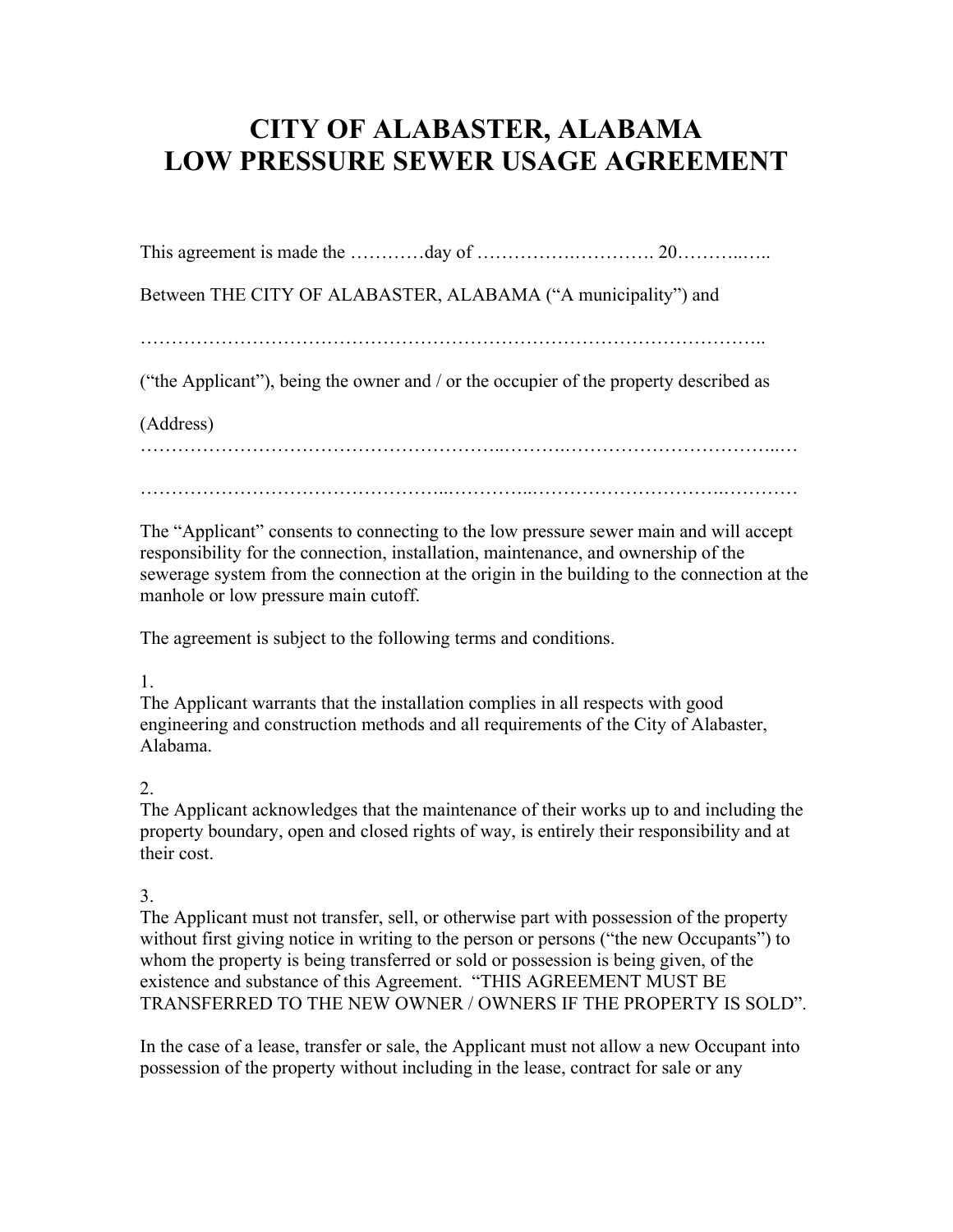memorandum or agreement whether verbal or in writing, a condition whereby the Purchaser agrees;

a. To be bound, and acknowledges that he is bound, by all the conditions of this Agreement (including this condition) in all respects as if he was the Applicant; and

b. To execute an agreement of the same nature and substance as this Agreement, if so required by the City of Alabaster, Alabama.

### 4.

The Applicant must advise the City of Alabaster, Alabama in writing of the lease, sale or transfer of the property.

## 5.

The Applicant also agrees that in the event of a leak, break, requirement for movement of placement, etc. that the cost associated will be the responsibility of the Applicant. Any damages will be repaired immediately by the applicant.

## *Clarification (Listed in Sanitary Sewer Specifications):*

*The City of Alabaster is only responsible for the main line, manholes, and laterals to the right of way / easement line. The Customer is responsible for all service lines, backflow valves (gravity service), check valves (low pressure service), individual grinder pumps, etc.*

*All Low-pressure sanitary sewer customers shall fill out a City of Alabaster low pressure sanitary sewer agreement prior to connection or service being activated. Refusal to complete a service agreement will be grounds for disconnection or refusal of service by the City of Alabaster. (Note: The City of Alabaster is not providing any type of service contract, pump repair, maintenance agreement, etc. The City of Alabaster is only allowing the owner access to the Sanitary Sewer System. The City of Alabaster will not maintain, service, repair, etc. any portion of the low-pressure system on private property.)*